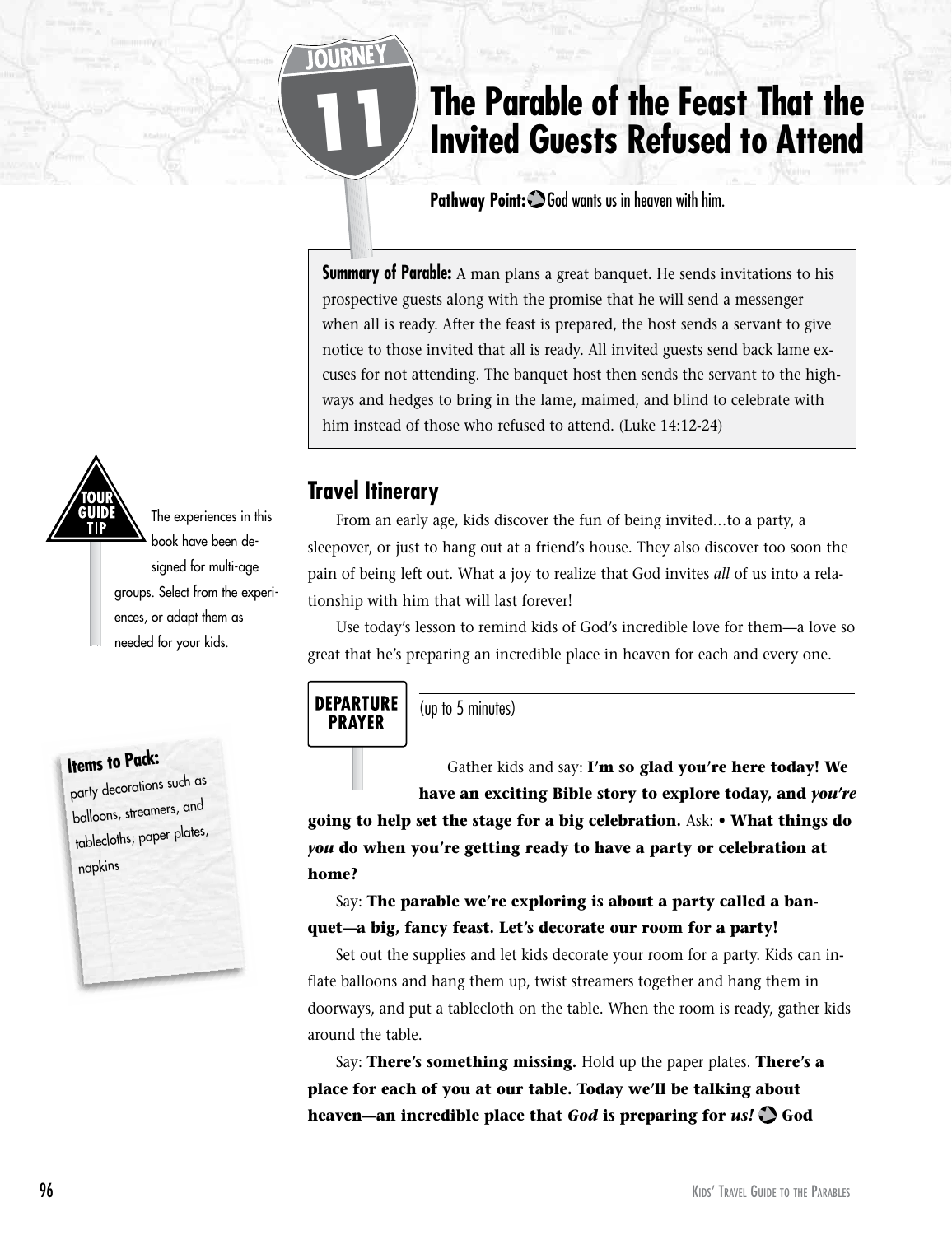Hand each child a plate. As kids take turns setting their plate at the table, have them pray a short prayer of thanks. Close by praying: **God, it's incredible to think that you love us enough to make a place for each and every one of us in heaven with you. Open our eyes so that we can better understand your loving plans. In Jesus' name, amen.**



#### (10 minutes)

### **You're Invited...**

Kids will make invitations to a "dream" party, and then explore what it feels like when people can't come.

Gather kids away from the party table.

Ask: **• What are some occasions for having a party?**

**• Who do you usually invite to a party?**

Say: **It's really fun to plan a party—***and* **to get a party invitation.**  Hold up the "You're Invited" invitations. **Take a minute and fill in the blanks and decorate these party invitations. You can plan any kind of party you want. Dream big! As you plan, think about how much fun you and your friends and family will have at your party.**

Set out pens and markers and give each child an invitation. Play upbeat music for about five minutes while kids create their invitations. Then form a circle and say: **Pass your invitation to the left while the music plays. When I stop the music, look over the invitation you have and then find the person who invited you to his or her party. Then I want you to make up a weird or ridiculous reason for** *not* **coming to the party. Ready?** Play upbeat music for a few seconds, and then turn it off. After kids have exchanged excuses, gather kids together again and ask for a few of the strange excuses they heard.

Ask: **• How would you feel if** *no one* **came to your party?**

Say: **In today's parable, Jesus used the example of someone who planned a party that no one came to. We'll discover that God wants us in heaven with him.**

Gather the invitations to use in the next part of the lesson.



CHOKING HAZARD—

Children under 8 yrs. can choke or suffocate on uninflated or broken balloons. Adult supervision required. Keep uninflated balloons from children. Discard broken balloons at once. Balloons may contain latex.

# **Items to Pack:**

a photocopy of the "You're Invited" invitations from page 102 for each child, pens or pencils, markers, CD of upbeat music, CD player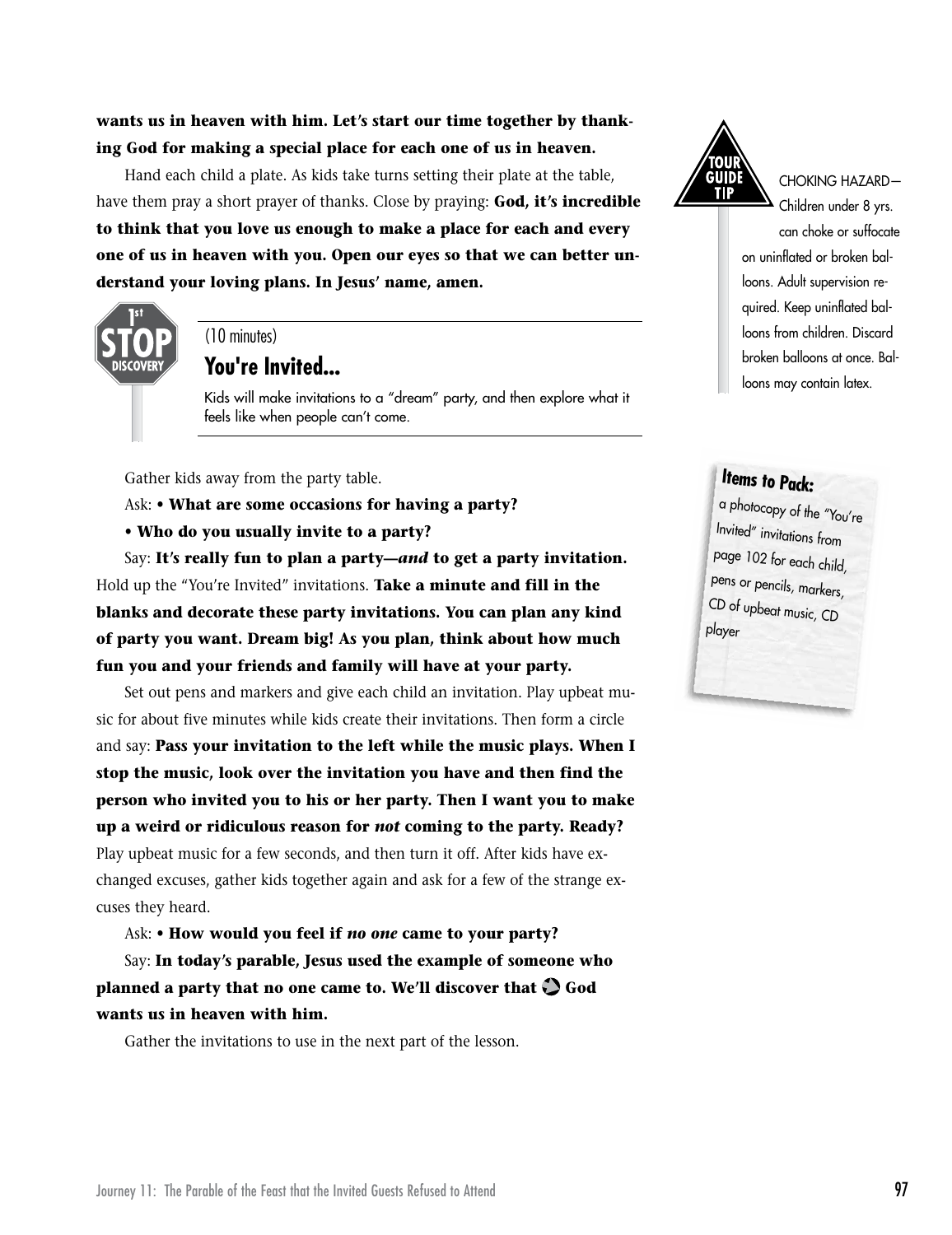# **Items to Pack:**

"You're Invited" invitations from the previous activity.

# FAC 1

tions to a feast: one as a "save the date" announcement, then another one when the banquet was ready. The host expected attendance from those who accepted the first invitation.

In Bible times, people usually sent *two* invita-

#### **STORY EXCURSION**

#### (20 minutes)

# **The Parable of the Great Feast**

Guide kids in acting out this parable in a meaningful way, exploring how people say "no" to God.

#### Open your Bible to Luke 14:12, and show kids the pas-

sage. Say: **One Sabbath day, Jesus went to have dinner at an important Pharisee's house. While he was there, Jesus noticed how everyone wanted the best place at the table. So Jesus told the host that it's better to invite people who can't pay you back—people who aren't worried about impressing you. Jesus said that in heaven, "God will reward you for inviting those who could not repay you." So that got everyone thinking about heaven. In fact, one guy called out, "It's going to be great to feast with God in heaven!" And that was when Jesus told this story.**

Hold the invitations and have kids scatter around the room. Stand near the party table kids prepared earlier.

Say: **A man prepared a great feast and sent out many invitations.** Walk around the room and hand a few kids invitations. Then walk back to the table. **When the banquet was ready, he sent his servant to tell the guests, 'Come, the banquet is ready.' But they all began making excuses. One said, 'I have just bought a field and must inspect it. Please excuse me.'**  Walk to one child and tear up his or her invitation. **That person didn't want to come.** Walk to another child. **Another said, 'I have just bought five pairs of oxen, and I want to try them out. Please excuse me.'** Tear up that person's invitation. **Guess he didn't want to come, either.** Walk to another child. **Another said, 'I now have a wife, so I can't come.'** Tear up that person's invitation.

Continue to move to everyone you gave an invitation to, taking their invitations and tearing them. **Everyone that the man had invited to the feast had some excuse for not coming.** Take all the torn invitations and put them in a pile.

Continue: **The servant returned and told his master what they had said. His master was furious and said, 'Go quickly into the streets and alleys of the town and invite the poor,** (hand a child an invitation) **the crippled** (hand a few more children invitations), **the blind** (continue handing out invitations), **and the lame.' After the servant had done this, he**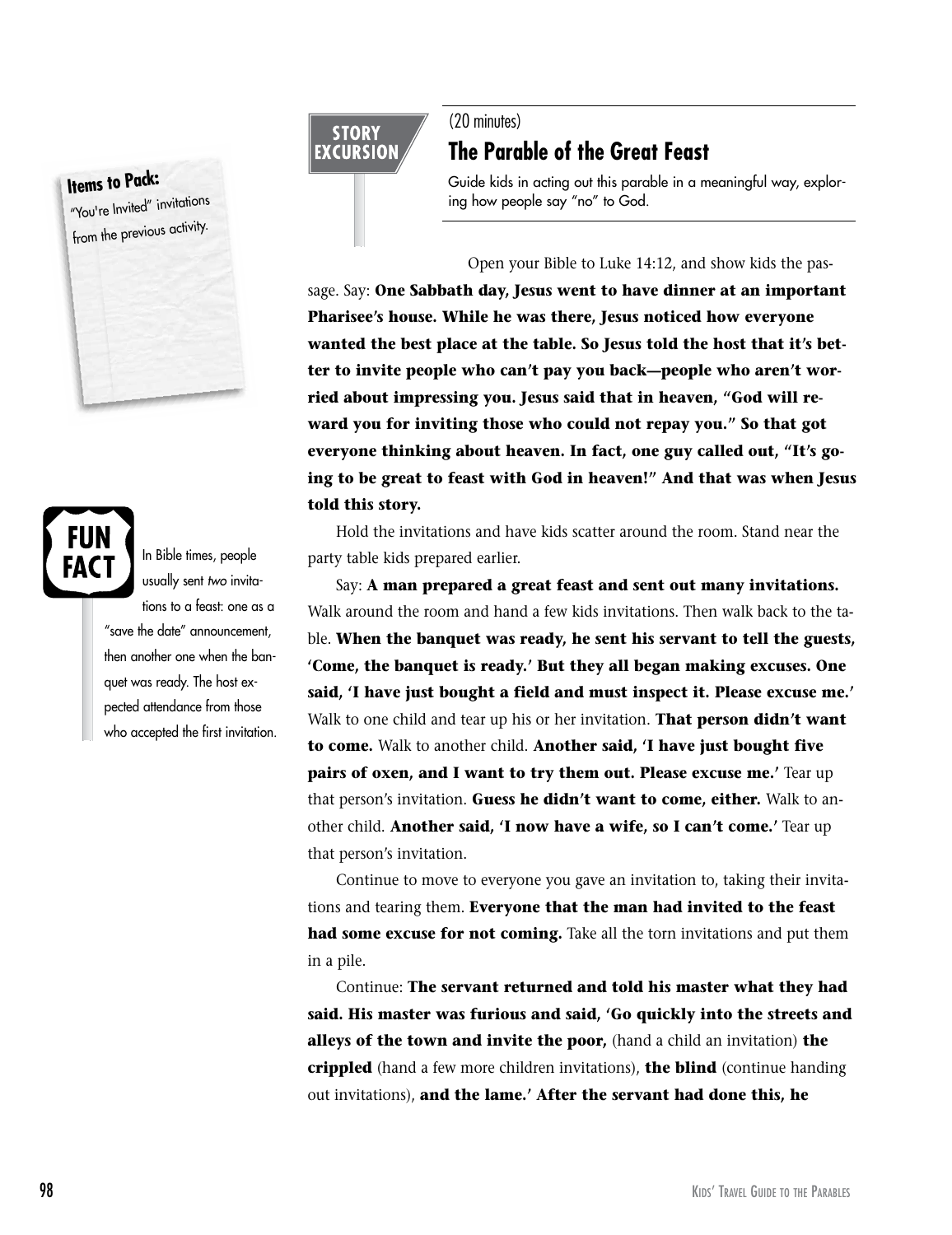**reported, 'There is still room for more.' So this master said, 'Go out into the country lanes and behind the hedges and urge anyone you**  find to come, so that the house will be full. Hand out all of the invitations, **•** then direct kids who have invitations to come and gather around the table. **For none of those I first invited will get even the smallest taste of my banquet.'**

Ask: **Why did the man in the story invite the poor, crippled, and lame to his feast?**

**• If the man in the story represents God, and the banquet is heaven, why do you think Jesus told this story?**

Say: **God wants us in heaven with him. Like the man in the story, God has planned and created something** *incredible* **for those who follow and love him! Heaven is so amazing that God wants everyone to be there. The doors are wide open! Let's bring our friends who said "no" so they can join our celebration.**

Have a few kids gathered near the table go and bring back the kids whose invitations you tore up.

**ADVENTURES** IN<br>GROWING

(10 minutes)

#### **I'll Be There!**

Kids will have fun with a party game that also gets them thinking about how people today make excuses to God.

Before kids arrive, cut apart the paper figures on the "Partygoers" handout so each child has a figure.

Say: **In the parable, a man prepared a feast.** Draw a large table on a whiteboard, or piece of newsprint. **He invited many of his friends.** Hand each child one of the figures. **But the people made up excuses for not coming. Suddenly, other things were more important. Remember, Jesus told this story to remind the Jewish leaders that God wants us in heaven with him. So think about this quietly.**

Ask: **• What things can seem more important than spending time with God?**

Pause while kids think. Direct kids to turn the paper figure over and complete this sentence on the back of the paper, "I'd like to spend time with God, but…" Explain that no one will look at what they write.

# **Items to Pack:**

a photocopy of the "Partygoers" handout from page 102 for each child, tape, scissors, pens, a bandanna or other cloth to use as a blindfold, a whiteboard or newsprint, markers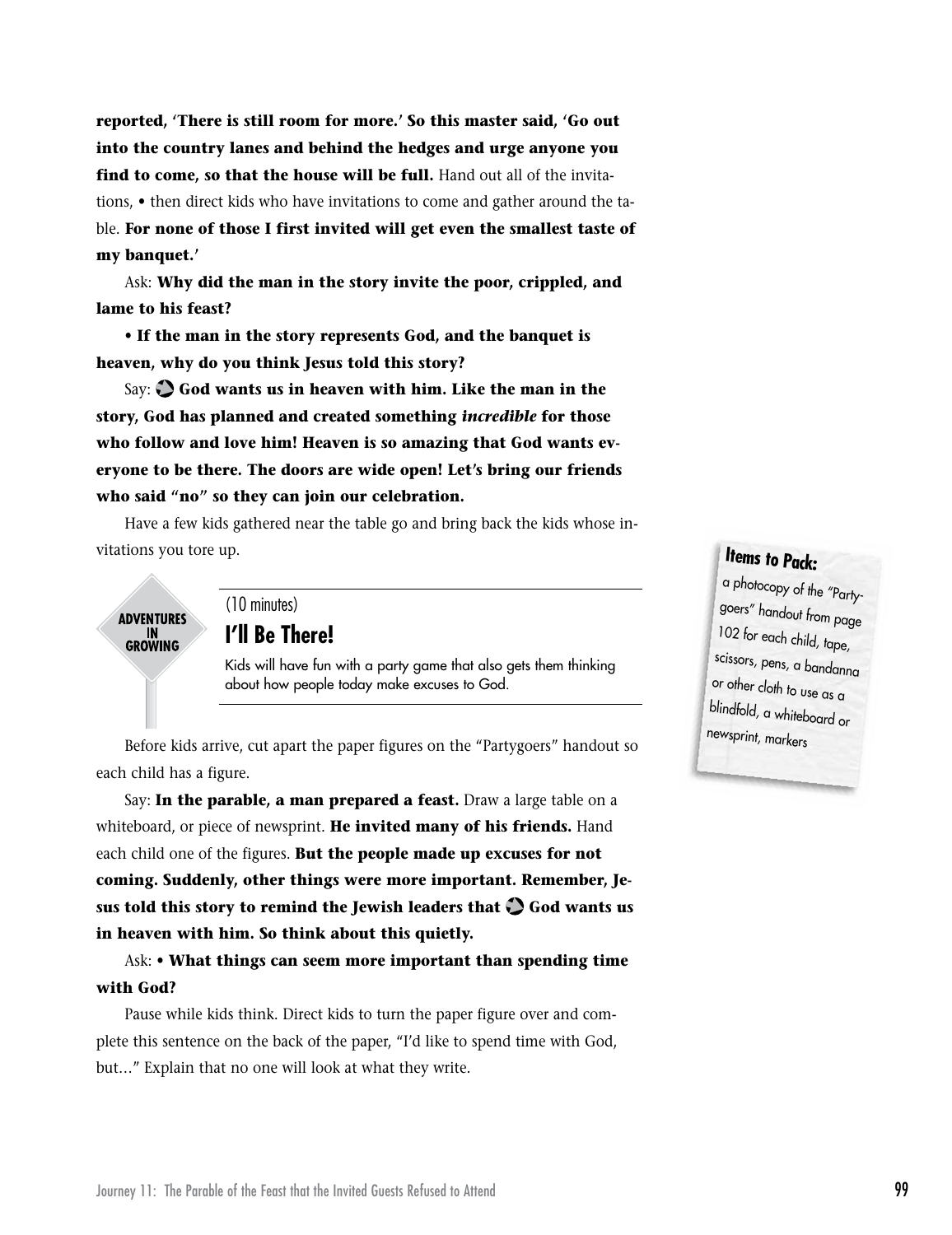Say: **God wants us in heaven with him, but all of our excuses take us away from God.** Hand each child a piece of tape and let kids attach the tape to the top of their paper figures.

Play a game that's similar to "Pin the Tail on the Donkey." Take turns blindfolding children, spinning them around, and then having them try to attach their figures to the picture of the table. When everyone has had a turn, point to the picture with the partygoers and ask: **• How does this remind you of the parable Jesus told?**

**• How do you think God feels when he sees so many people make excuses to not spend time with him?**

Say: **God wants us in heaven with him. And God wants to spend time with us right** *now***, too! Let's live lives that show God, "I'll be there! Count me in!"**



(10 minutes)

**Imagine That**

Let kids take time to imagine and express what *they* think heaven will be like.

Say: **Heaven is going to be an incredible celebration—and God wants you there! The Bible gives us clues about what heaven will be like—streets of gold, full of joy and light, jewels, trees, and people who love God. No sadness, tears, or pain. I don't know about you, but there's no way I want to miss** *that***!**

Have kids take their "Partygoer" from the previous activity and tape it to a sheet of paper. Then have kids draw a scene of heaven around their person. Kids can imagine what heaven might be like, or check out Bible passages like Revelation 21:3-4, 10-12; 22:1-2, 5. Or, children might just draw themselves at a feast like the one Jesus described in the parable.

Play reflective worship music while kids design their pictures. Talk about what *you* think heaven will be like, and remind kids that  $\bigcirc$  **God wants us in heaven with him.** When kids finish, they can add their pictures to their Travel Journals.

# **Items to Pack:** paper, markers, CD of worship music, CD player, tape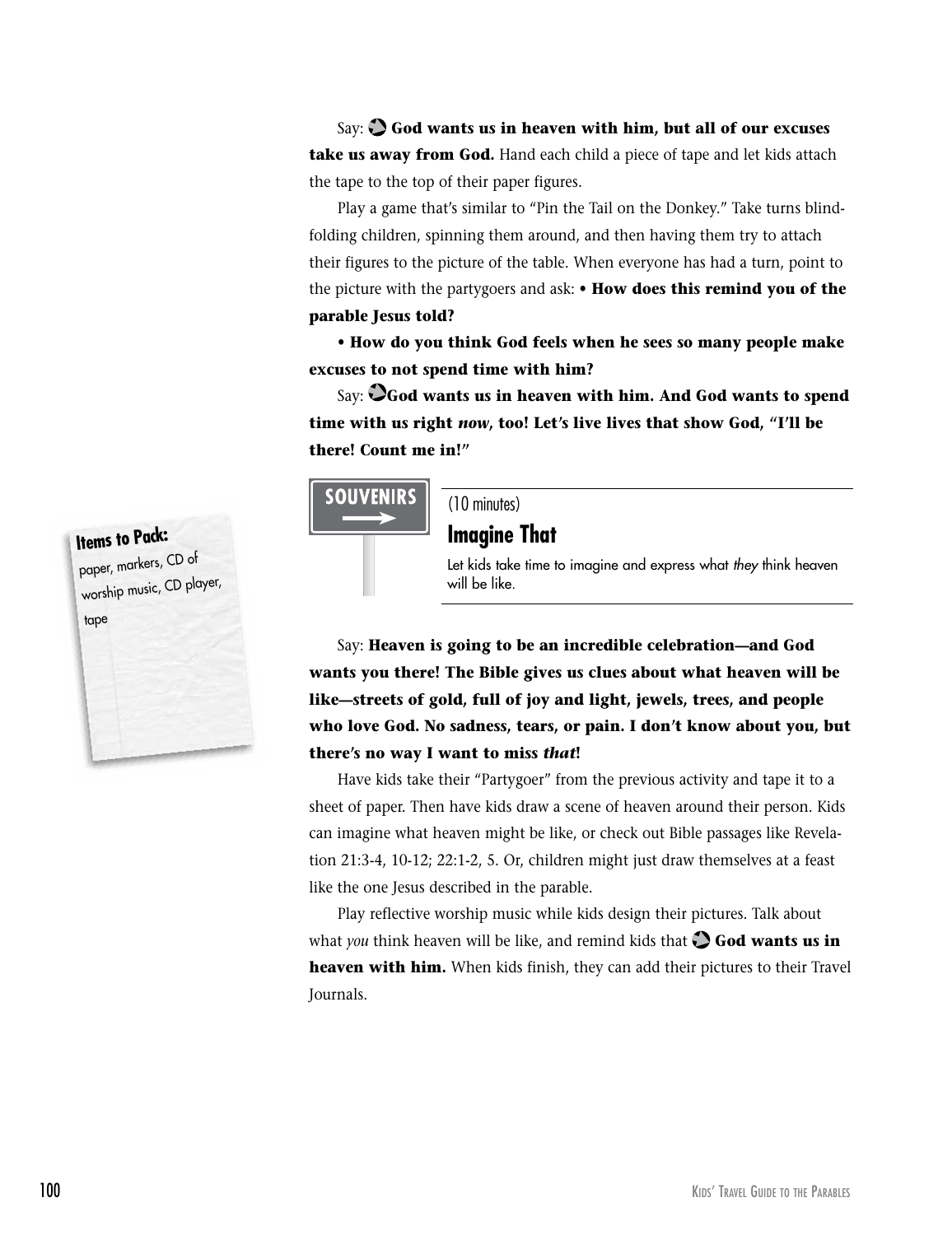#### **HOME AGAIN PRAYER**

(10 minutes)

Enjoy a party with kids and celebrate the heavenly banquet God is preparing for his followers.

Motion to the party table the kids set up in the Departure Prayer.

#### Ask: **What's missing from this table?**

Bring out whatever treat you prepared for kids, and set it on the table.

Say: **We started our journey today by preparing for a party—just as God is preparing something incredible in heaven for us. You had to wait a while for this celebration—just as we all have to wait to see what God has in store for us in heaven. But now it's time to celebrate! As I close our time in prayer, you'll hear a place where you can say your name. We'll go around the circle and you can each say your name during that part of the prayer.**

Join hands around the table and pray.

Pray: **God, we can only imagine the incredible things you've prepared for us in heaven. Thank you most of all that you love us enough to want each of us there with you. Thank you for preparing heaven for everyone here…** Begin by saying your name, **•** then let each child take a turn saying his or her name. When everyone has said a name, close by saying: **Help us to always put you first as we anticipate coming to** *your* **party in heaven. In Jesus' name, amen.**

Enjoy a party with your class!





Some children have food allergies that can be dangerous. Know your children, and consult with parents about allergies their children may have. Also, read food labels carefully, as hidden ingredients can cause allergyrelated problems.